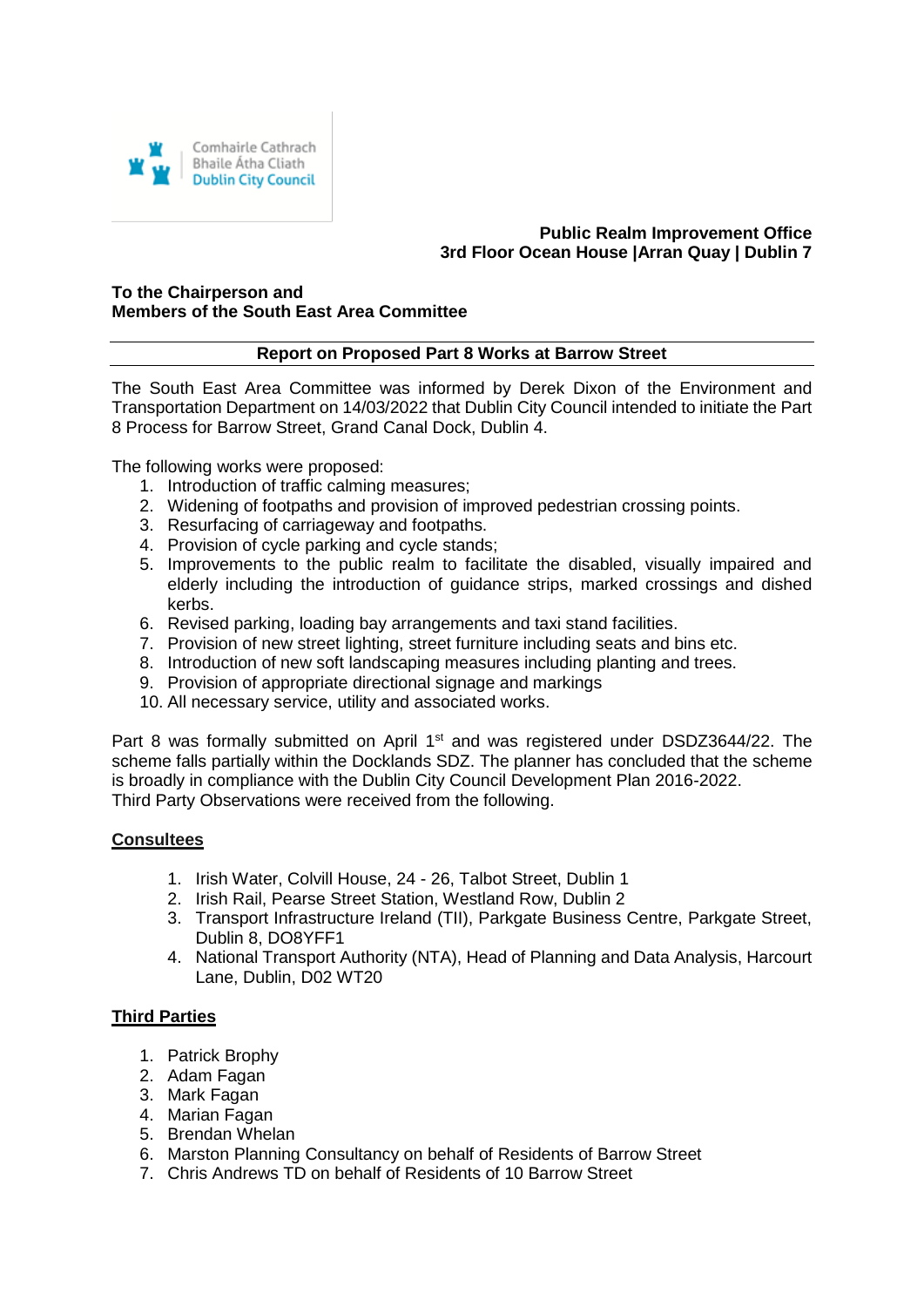- 8. Councillor Clare Byrne
- 9. Daniel Dunne
- 10. Mary Caulfield
- 11. Gary Kearney
- 12. Marian O'Donnell
- 13. Danny Pio Murphy
- 14. Brian Daly
- 15. Stephen Whyte
- 16. Alex Hogarty
- 17. Eoin Brennan
- 18. Stephen Bligh
- 19. Simon L.B. Nielsen
- 20. Kevin Mangan

#### **Following consideration of the received observations, the planning officer recommended approval by the elected members subject to the following conditions:**

- 1. The proposed 2 no. electric vehicle charging spaces to the front of No. 10, 11 and 12 Barrow Street shall be replaced with 2 no. standard car parking bays. Prior to the commencement of development a suitable alternative location for the proposed electric vehicle charging bays shall be agreed with the Transportation Planning Division.
- 2. Surface materials to be applied throughout the public realm shall be agreed in advance with the Planning Property Development Department.
- 3. The developer shall comply with the following requirements of the Transportation Planning Division:
	- a) Any alterations to existing on-street parking, loading Dublin Bikes and taxi ranks etc. shall be agreed in advance of such works with the Area Traffic Engineer, Dublin Bikes Project Manager and the Parking Enforcement Officer.
	- b) All materials in the public 'taken in charge' areas shall be agreed with Roads Maintenance Services.
- 4. The developer shall comply with the following requirements of the Drainage Planning Division:
	- a) The developer shall comply with the Greater Dublin Regional Code of Practice for Drainage Works Version 6.0 (available from [www.dublincity.ie](http://www.dublincity.ie/) Forms and Downloads).
	- b) Prior to the commencement of development, the developer shall submit a surface water management plan, including drawings and a report, directly to the Drainage Division of Dublin City Council for written approval. These plans shall be submitted not later than the submission of the commencement notice for the development, and drainage works shall not commence prior to the issuing of such written approval.
	- c) The development shall incorporate Sustainable Drainage Systems in the management of surface water. Full details of these shall be agreed in writing with Drainage Division prior to commencement of construction.
- 5. The development shall comply with the following requirements of Iarnród Éireann:
	- a) The developer shall take into account the obligation on all persons carrying out any works on or near the railway to ensure that there is no increase in risk to the railway as a consequence of these works, in accordance with the Railway Safety Act 2005, in the design, construction and operation of the scheme.
	- b) The site of the proposed works includes lands in the ownership of Iarnród Éireann / Córas Iompair Éireann in the vicinity of railway bridge UBR59 and the forecourt of Grand Canal Dock Station on Barrow Street. Any alterations to the existing surfacing on Iarnród Éireann / Córas Iompair Éireann lands shall be subject to a licence agreement approved by the Principal Engineer Technical Approvals, Iarnród Éireann.